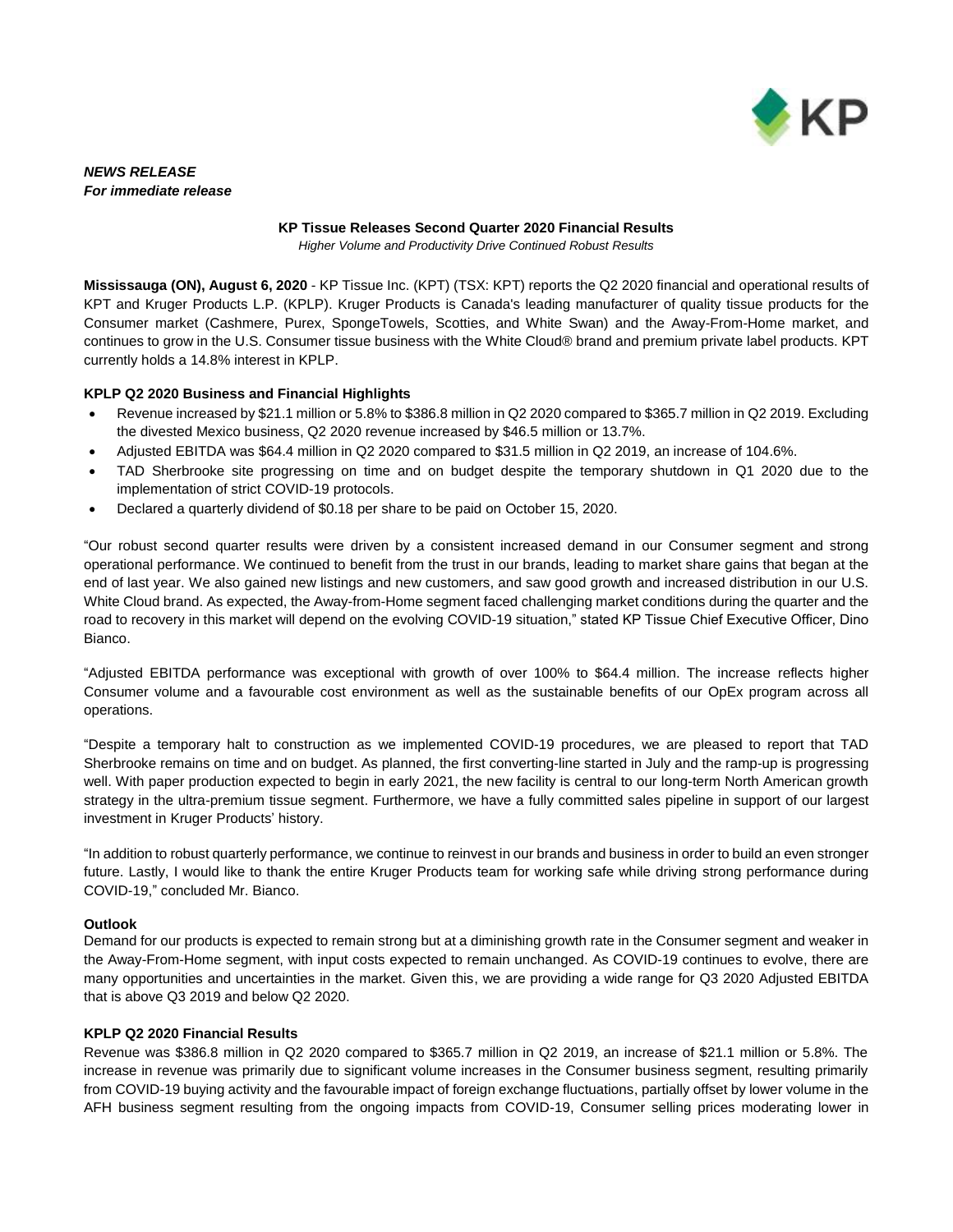response to lower pulp prices, and no volume from Mexico as a result of the share sale at the end of Q3 2019. Mexico revenue was \$25.4 million in Q2 2019. Excluding the Mexico business, revenue increased by \$46.5 million or 13.7%

Cost of sales was \$310.0 million in Q2 2020 compared to \$325.8 million in Q2 2019, a decrease of \$15.8 million or 4.8%. Manufacturing costs decreased primarily due to favourable pulp costs, the impact of operational transformation initiatives (OpEx) and the COVID-19 reduced sku production environment. The decreases were partially offset by the unfavourable impact of foreign exchange fluctuations, inflation and additional costs due to precautions taken in our manufacturing facilities as a result of COVID-19. Freight costs decreased compared to Q2 2019 while warehousing costs increased. As a percentage of revenue, cost of sales was 80.2% in Q2 2020 compared to 89.1% in Q2 2019.

Selling, general and administrative (SG&A) expenses were \$30.5 million in Q2 2020 compared to \$25.4 million in Q2 2019, an increase of \$5.1 million or 20.2%. The increase was primarily due to higher compensation and personnel related costs compared to Q2 2019 and higher selling expenses due to increased volume. As a percentage of revenue, SG&A expenses were 7.9% in Q2 2020 compared to 6.9% in Q2 2019.

Adjusted EBITDA was \$64.4 million in Q2 2020 compared to \$31.5 million in Q2 2019, an increase of \$32.9 million or 104.6%. The increase was primarily due to higher sales volume, the favourable impact of lower pulp prices and lower manufacturing costs compared to Q2 2019 as described above and favourable freight costs. The increases were partially offset by higher maintenance, warehousing and SG&A costs.

Net income was \$28.9 million in Q2 2020 compared to \$0.9 million in Q2 2019, an increase of \$28.0 million. The increase was primarily due to higher Adjusted EBITDA of \$32.9 million as discussed, partially offset by higher income tax expense and an increase in depreciation expense.

## **KPLP Q2 2020 Financing Activity**

Total liquidity, representing cash and availability under the Senior Credit Facility within covenant limitations, was \$271.7 million as of June 30, 2020. In addition, \$37.8 million of cash was held by KPSI and committed to the TAD Sherbrooke Project.

#### **KPT Q2 2020 Financial Results**

KPT had a net loss of \$0.1 million in Q2 2020. Included in net loss was \$4.3 million representing KPT's share of KPLP's net income, depreciation expense of \$1.4 million related to adjustments to carrying amounts on acquisition and income tax expense of \$3.3 million.

## **Dividends on Common Shares**

The Board of Directors of KPT declared a quarterly dividend of \$0.18 per share to be paid on October 15, 2020 to shareholders of record at the close of business on September 30, 2020.

#### **Additional Information**

For additional information please refer to Management's Discussion and Analysis (MD&A) of KPT and KPLP for the second quarter ended June 30, 2020 available on SEDAR at [www.sedar.com](http://www.sedar.com/) or our website a[t www.kptissueinc.com.](http://www.kptissueinc.com/)

#### **Second Quarter Results Conference Call Information**

KPT will hold its second quarter conference call on Thursday, August 6, 2020 at 8:30 a.m. Eastern Time.

Via telephone: 1-877-223-4471 or 647-788-4922

Via the internet at: [www.kptissueinc.com](http://www.kptissueinc.com/)

Presentation material referenced during the conference call will be available at [www.kptissueinc.com.](http://www.kptissueinc.com/)

A rebroadcast of the conference call will be available until midnight, August 13, 2020 by dialing 1-800-585-8367 or 416-621- 4642 and entering passcode 1935229.

The replay of the webcast will remain available on the website until midnight, August 13, 2020.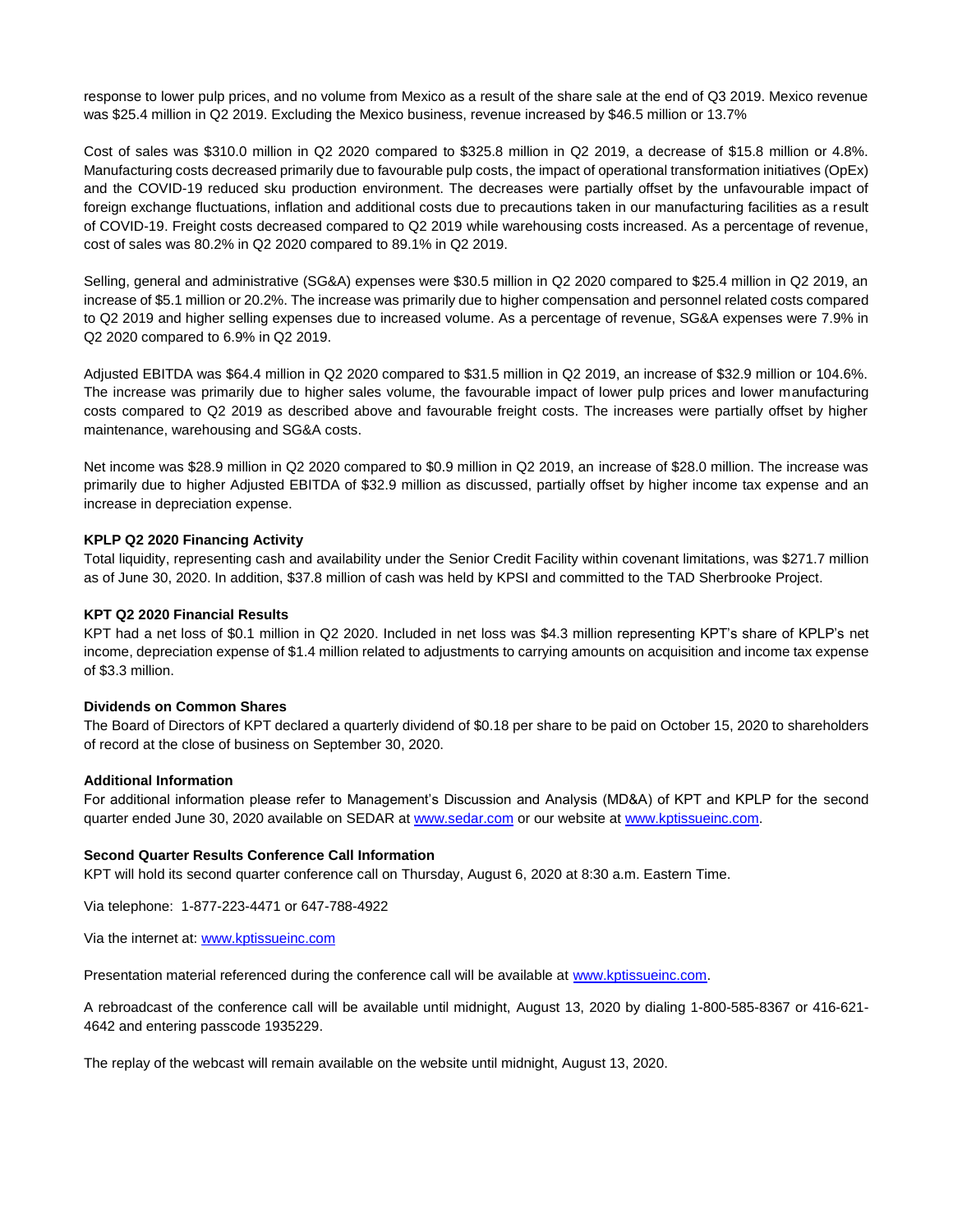## **About KP Tissue Inc. (KPT)**

KPT was created to acquire, and its business is limited to holding, a limited partnership interest in KPLP, which is accounted for as an investment on the equity basis. KPT currently holds a 14.8% interest in KPLP. For more information visit [www.kptissueinc.com.](http://www.kptissueinc.com/)

## **About Kruger Products L.P. (KPLP)**

KPLP is Canada's leading manufacturer of quality tissue products for household, industrial and commercial use. KPLP serves the Canadian consumer market with such well-known brands as Cashmere®, Purex®, SpongeTowels®, Scotties® and White Swan®. In the U.S., KPLP manufactures the White Cloud® brand, as well as many private label products. The Away-From-Home division manufactures and distributes high-quality, cost-effective product solutions to a wide range of commercial and public entities. KPLP has approximately 2,500 employees and operates eight FSC® COC-certified (FSC® C-104904) production facilities in North America. For more information visit [www.krugerproducts.ca.](http://www.krugerproducts.ca/)

## **Non-IFRS Measures**

This press release uses certain non-IFRS financial measures which KPLP believes provide useful information to management of KPLP and the readers of the financial information in measuring the financial performance and financial condition of KPLP. These measures do not have a standardized meaning prescribed by IFRS and therefore may not be comparable to similarly titled measures presented by other companies. An example of such a measure is Adjusted EBITDA. Beginning with Q4 2015 in accordance with Canadian Securities Administrators Staff Notice 52-306 (Revised), we have referenced Adjusted EBITDA as a non-IFRS financial measure. This term replaces the previously referenced non-IFRS financial measure EBITDA. Adjusted EBITDA is not a measurement of operating performance computed in accordance with IFRS and should not be considered as a substitute for operating income, net income or cash flows from operating activities computed in accordance with IFRS. "Adjusted EBITDA" is calculated by KPLP as net income (loss) before (i) interest expense, (ii) income taxes, (iii) depreciation, (iv) amortization, (v) impairment (gain on sale) of non-financial assets, (vi) loss (gain) on disposal of property, plant and equipment, (vii) foreign exchange loss (gain), (viii) costs related to restructuring activities, (ix) changes in amortized cost of Partnership units liability, (x) change in fair value of derivatives, (xi) consulting costs related to operational transformation initiatives, (xii) corporate development related costs and (xiii) loss (gain) on sale of shares. A reconciliation of Adjusted EBITDA to the relevant reported results can be found in the MD&A of KPT and KPLP for the year ended December 31, 2019 available on SEDAR at [www.sedar.com.](http://www.sedar.com/)

#### **COVID-19**

In March 2020, the World Health Organization characterized the outbreak of the novel strain of coronavirus, specifically identified as "COVID-19", as a global pandemic. This has resulted in local governments enacting emergency measures to combat the spread of the virus. These measures, which include the implementation of travel bans, self-imposed quarantine periods and social distancing, have caused material disruption to businesses in the United States of America and Canada resulting in an economic slowdown. Equity markets have experienced significant volatility and weakness and the local governments and central banks have reacted with significant monetary and fiscal interventions designed to stabilize economic conditions. There is significant uncertainty as to the likely effects of this outbreak. The duration and impact of the COVID-19 outbreak is unknown at this time, as is the efficacy of the government and central bank interventions. It is not possible to reliably estimate the length and severity of these developments to quantify the impact this pandemic may have on the financial results and condition of KPLP in future periods.

## **Forward-Looking Statements**

Certain statements in this press release about KPT's and KPLP's current and future plans, expectations and intentions, results, levels of activity, performance, goals or achievements or any other future events or developments constitute forward-looking statements. Forward-looking statements in this press release include, but are not limited to, statements regarding the projected capacity of the TAD Sherbrooke Project, the anticipated benefits of the TAD Sherbrooke Project and the expected dates for commencement of construction and production of the TAD Sherbrooke Project. The words "may", "will", "would", "should", "could", "expects", "plans", "intends", "trends", "indications", "anticipates", "believes", "estimates", "predicts", "likely" or "potential" or the negative or other variations of these words or other comparable words or phrases, are intended to identify forward-looking statements. The forward-looking statements are based on certain key expectations and assumptions made by KPT or KPLP. Although KPT and KPLP believe that the expectations and assumptions on which such forward-looking information is based are reasonable, undue reliance should not be placed on the forward-looking statements since no assurance can be given that such expectations and assumptions will prove to be correct.

The outlook provided in respect of Adjusted EBITDA for Q3 2020 is forward-looking information and is subject to the risk and uncertainties referred to below. The purpose of the outlook is to provide the reader with an indication of management's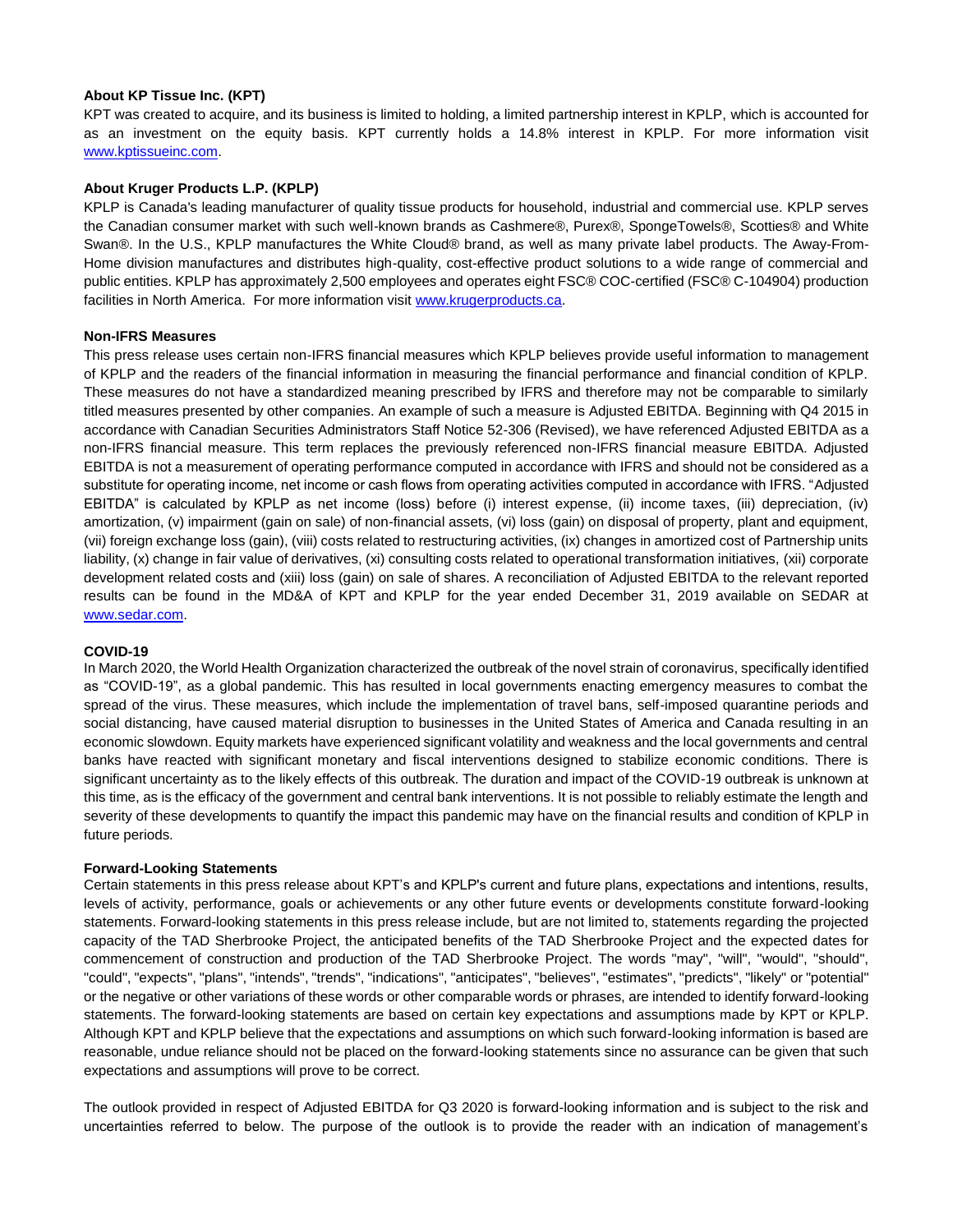expectations, at the date of this press release, regarding KPLP's future financial performance. Readers are cautioned that this information may not be appropriate for other purposes.

Many factors could cause KPLP's actual results, level of activity, performance or achievements or future events or developments (which could in turn affect the economic benefits derived from KPT's economic interest in KPLP), to differ materially from those expressed or implied by the forward-looking statements, including, without limitation, the following factors, which are discussed in greater detail in the "Risk Factors – Risks Related to KPLP's Business" section of the KPT Annual Information Form dated March 30, 2020 available on SEDAR at [www.sedar.com:](http://www.sedar.com/) Kruger Inc.'s influence over KPLP; KPLP's reliance on Kruger Inc.; consequences of an event of insolvency relating to Kruger Inc.; risks associated with the TAD Sherbrooke Project; operational risks; significant increases in input costs; reduction in supply of fibre; increased pricing pressure and intense competition; KPLP's inability to innovate effectively; adverse economic conditions; dependence on key retail trade customers; damage to the reputation of KPLP or KPLP's brands; KPLP's sales being less than anticipated; KPLP's failure to implement its business and operating strategies; KPLP's obligation to make regular capital expenditures; KPLP's entering into unsuccessful acquisitions; KPLP's dependence on key personnel; KPLP's inability to retain its existing customers or obtain new customers; KPLP's loss of key suppliers; KPLP's failure to adequately protect its intellectual property rights; KPLP's reliance on third party intellectual property licenses; adverse litigation and other claims affecting KPLP; material expenditures due to comprehensive environmental regulation affecting KPLP's cash flow; KPLP's pension obligations are significant and can be materially higher than predicted if KPLP Management's underlying assumptions are incorrect; labour disputes adversely affecting KPLP's cost structure and KPLP's ability to run its plants; exchange rate and U.S. competitors; KPLP's inability to service all of its indebtedness; exposure to potential consumer product liability; covenant compliance; interest rate and refinancing risk; risks relating to information technology; cyber-security; insurance; internal controls; trade; and risks related to COVID-19.

Readers should not place undue reliance on forward-looking statements made herein. The forward-looking information contained herein is expressly qualified in its entirety by this cautionary statement. The forward-looking information contained herein is made as of the date of press release and KPT undertakes no obligation to publicly update such forward-looking information to reflect new information, subsequent or otherwise, unless required by applicable securities laws.

#### **INFORMATION:**

Francois Paroyan General Counsel and Corporate Secretary KP Tissue Inc. Tel.: 905.812.6936 [francois.paroyan@krugerproducts.ca](mailto:francois.paroyan@krugerproducts.ca)

## **INVESTORS:**

Mike Baldesarra Director of Investor Relations KP Tissue Inc. Tel.: 905.812.6962 [IR@KPTissueinc.com](mailto:IR@KPTissueinc.com)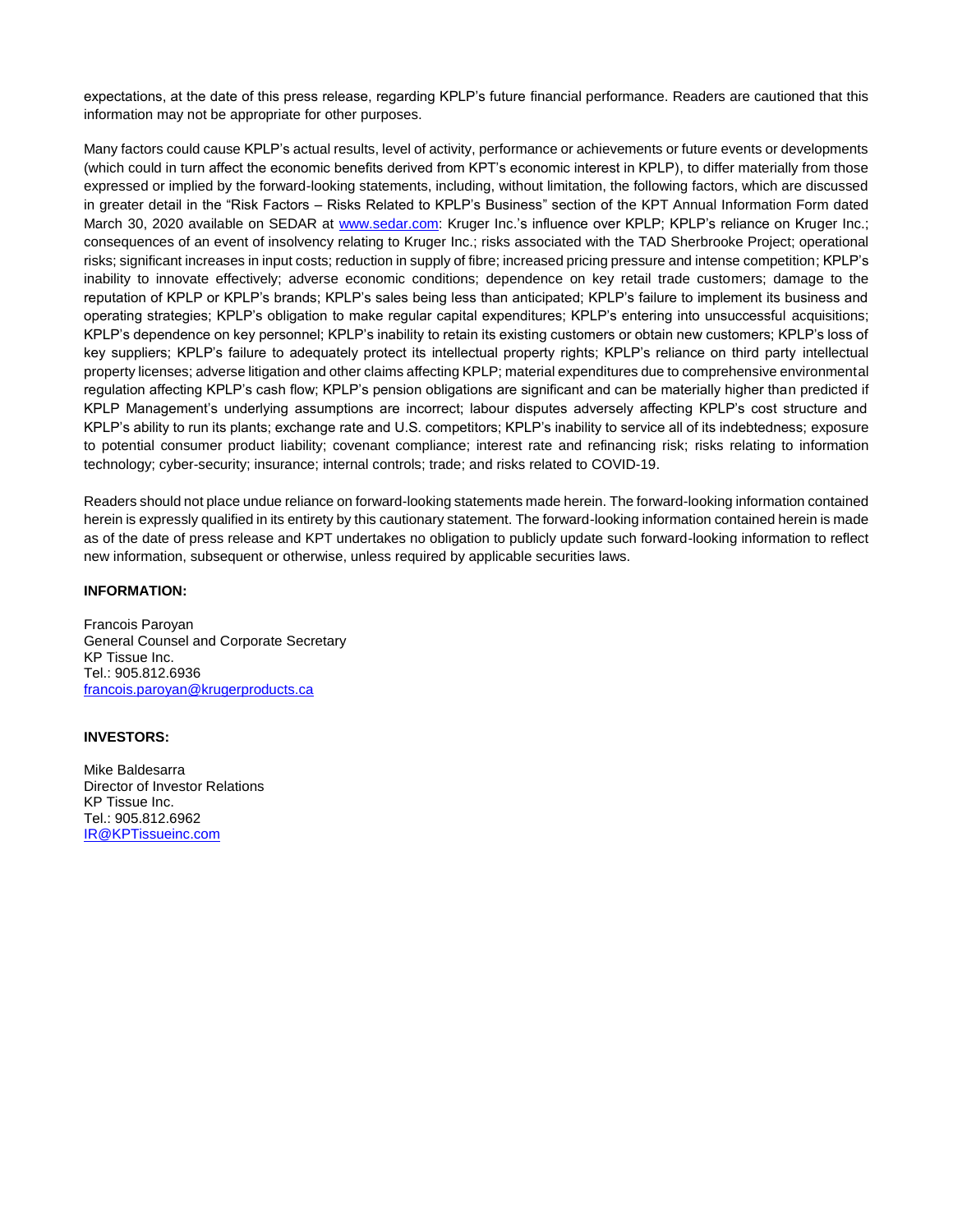#### **Kruger Products L.P. Unaudited Condensed Consolidated Statement of Financial Position (thousands of Canadian dollars)**

|                                                          | June 30, 2020     | December 31, 2019 |
|----------------------------------------------------------|-------------------|-------------------|
|                                                          | \$                | \$                |
| <b>Assets</b>                                            |                   |                   |
| <b>Current assets</b>                                    |                   |                   |
| Cash and cash equivalents<br>Trade and other receivables | 144,188<br>89,431 | 93,141<br>89,236  |
|                                                          | 16                | 59                |
| Receivables from related parties                         |                   | 80                |
| Current portion of advances to partners<br>Inventories   | 2,323             | 190.686           |
| Income tax recoverable                                   | 193,214           | 466               |
|                                                          | 15,273            | 8,341             |
| Prepaid expenses                                         |                   |                   |
|                                                          | 444,445           | 382,009           |
| <b>Non-current assets</b>                                |                   |                   |
| Property, plant and equipment                            | 1,063,825         | 935,010           |
| Right-of-use assets                                      | 92,402            | 97,582            |
| Other long-term assets                                   | 10                | 1,766             |
| Goodwill                                                 | 160,939           | 160,939           |
| Intangible assets                                        | 16,137            | 15,317            |
| Deferred income taxes                                    | 24,750            | 30,988            |
| <b>Total assets</b>                                      | 1,802,508         | 1,623,611         |
| Liabilities                                              |                   |                   |
| <b>Current liabilities</b>                               |                   |                   |
| Trade and other payables                                 | 254,773           | 242,357           |
| Payables to related parties                              | 10,178            | 6,809             |
| Income tax pay able                                      | 1,242             | 325               |
| Distributions payable                                    | 11,760            | 11,393            |
| Current portion of provisions                            | 3,509             | 759               |
| Current portion of long-term debt                        | 4,937             | 11,937            |
| Current portion of lease liabilities                     | 19,796            | 18,080            |
|                                                          | 306,195           | 291,660           |
| <b>Non-current liabilities</b>                           |                   |                   |
| Long-term debt                                           | 700,388           | 579,125           |
| Lease liabilities                                        | 93,987            | 100,682           |
| Provisions                                               | 5,196             | 6,148             |
| Pensions                                                 | 179,153           | 140,674           |
| Post-retirement benefits                                 | 61,021            | 57,005            |
| Liabilities to non-unitholders                           | 1,345,940         | 1,175,294         |
| Current portion of Partnership units liability           | 12,599            | 5,103             |
| Long-term portion of Partnership units liability         | 130,853           | 138,412           |
| <b>Total Partnership units liability</b>                 | 143,452           | 143,515           |
| <b>Total liabilities</b>                                 | 1,489,392         | 1,318,809         |
| Equity                                                   |                   |                   |
| Partnership units                                        | 428,936           | 408,978           |
| Deficit                                                  | (209, 059)        | (183, 188)        |
| Accumulated other comprehensive income                   | 93,239            | 79,012            |
| <b>Total equity</b>                                      | 313,116           | 304,802           |
| <b>Total equity and liabilities</b>                      | 1,802,508         | 1,623,611         |
|                                                          |                   |                   |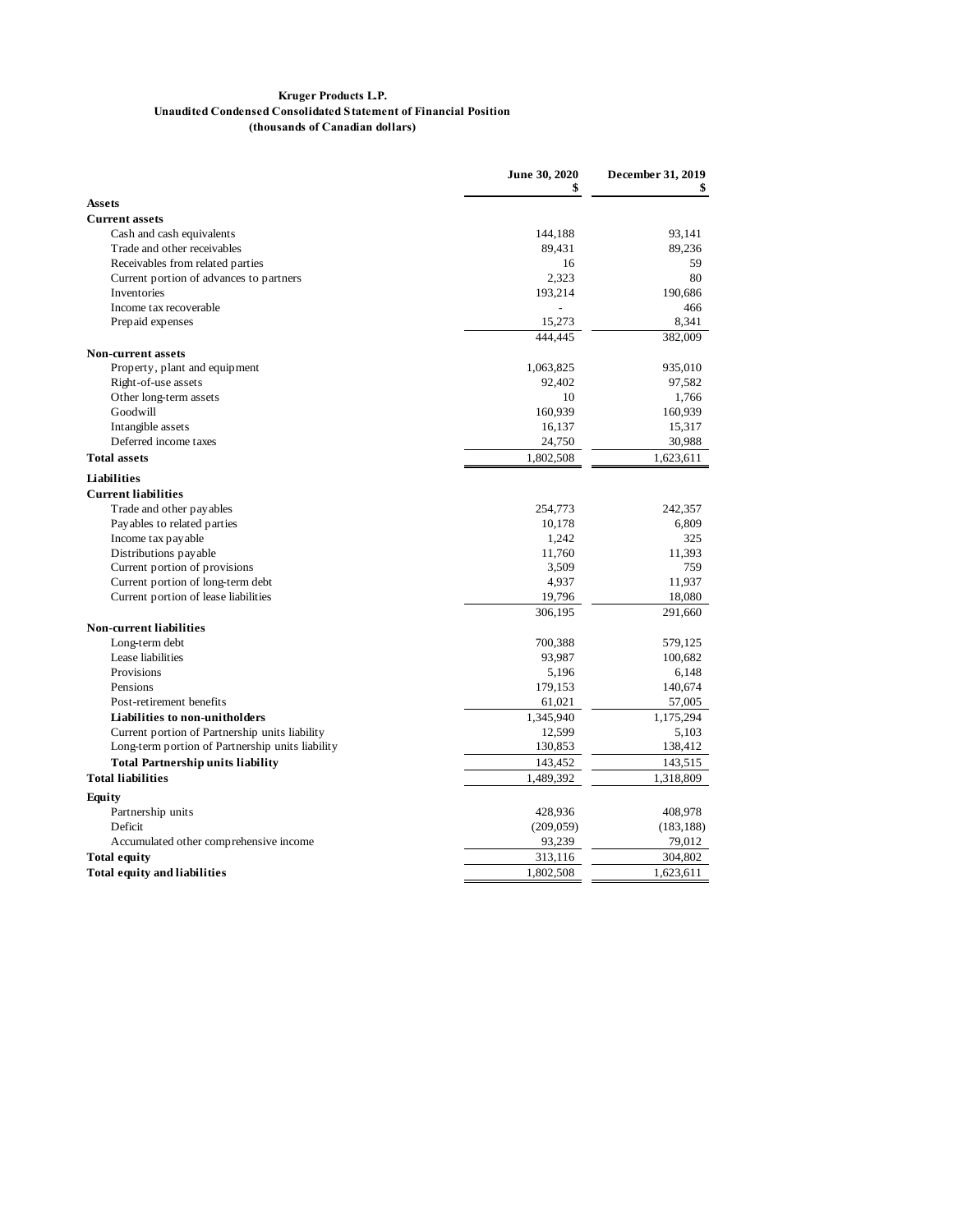#### **Kruger Products L.P. Unaudited Condensed Consolidated Statement of Comprehensive Income (Loss) (thousands of Canadian dollars)**

|                                                                                                | 3-month<br>period ended<br>June 30, 2020 | 3-month<br>period ended<br>June 30, 2019 | 6-month<br>period ended<br>June 30, 2020 | 6-month<br>period ended<br>June 30, 2019 |
|------------------------------------------------------------------------------------------------|------------------------------------------|------------------------------------------|------------------------------------------|------------------------------------------|
|                                                                                                | S                                        | \$                                       | S                                        | \$                                       |
| Revenue                                                                                        | 386,763                                  | 365,674                                  | 761,909                                  | 716,651                                  |
| <b>Expenses</b>                                                                                |                                          |                                          |                                          |                                          |
| Cost of sales                                                                                  | 310,009                                  | 325,723                                  | 624,522                                  | 645,831                                  |
| Selling, general and administrative expenses                                                   | 30,492                                   | 25,370                                   | 60,126                                   | 47,426                                   |
| Loss on sale of non-financial assets                                                           |                                          | 6                                        |                                          | 6                                        |
| Restructuring costs, net                                                                       | 483                                      | 232                                      | 1,221                                    | 297                                      |
| Operating income                                                                               | 45,779                                   | 14,343                                   | 76,039                                   | 23,091                                   |
| Interest expense                                                                               | 11,333                                   | 11,433                                   | 21,913                                   | 22,730                                   |
| Other (income) expense                                                                         | (3,269)                                  | 864                                      | 8,152                                    | 1,713                                    |
| Income (loss) before income taxes                                                              | 37,715                                   | 2,046                                    | 45,974                                   | (1, 352)                                 |
| <b>Income taxes</b>                                                                            | 8,811                                    | 1,114                                    | 8,682                                    | 928                                      |
| Net income (loss) for the period                                                               | 28,904                                   | 932                                      | 37,292                                   | (2,280)                                  |
| Other comprehensive income (loss)<br>Items that will not be reclassified to net income (loss): |                                          |                                          |                                          |                                          |
| Remeasurements of pensions                                                                     | (103, 032)                               | (52, 439)                                | (36, 655)                                | (50, 412)                                |
| Remeasurements of post-retirement benefits                                                     | (9,896)                                  | (4,201)                                  | (3,388)                                  | (6,331)                                  |
| Items that may be subsequently reclassified to net income (loss):                              |                                          |                                          |                                          |                                          |
| Cumulative translation adjustment                                                              | (12, 480)                                | (6, 123)                                 | 14,227                                   | (12, 513)                                |
| Total other comprehensive loss for the period                                                  | (125, 408)                               | (62, 763)                                | (25, 816)                                | (69, 256)                                |
| Comprehensive income (loss) for the period                                                     | (96, 504)                                | (61, 831)                                | 11,476                                   | (71, 536)                                |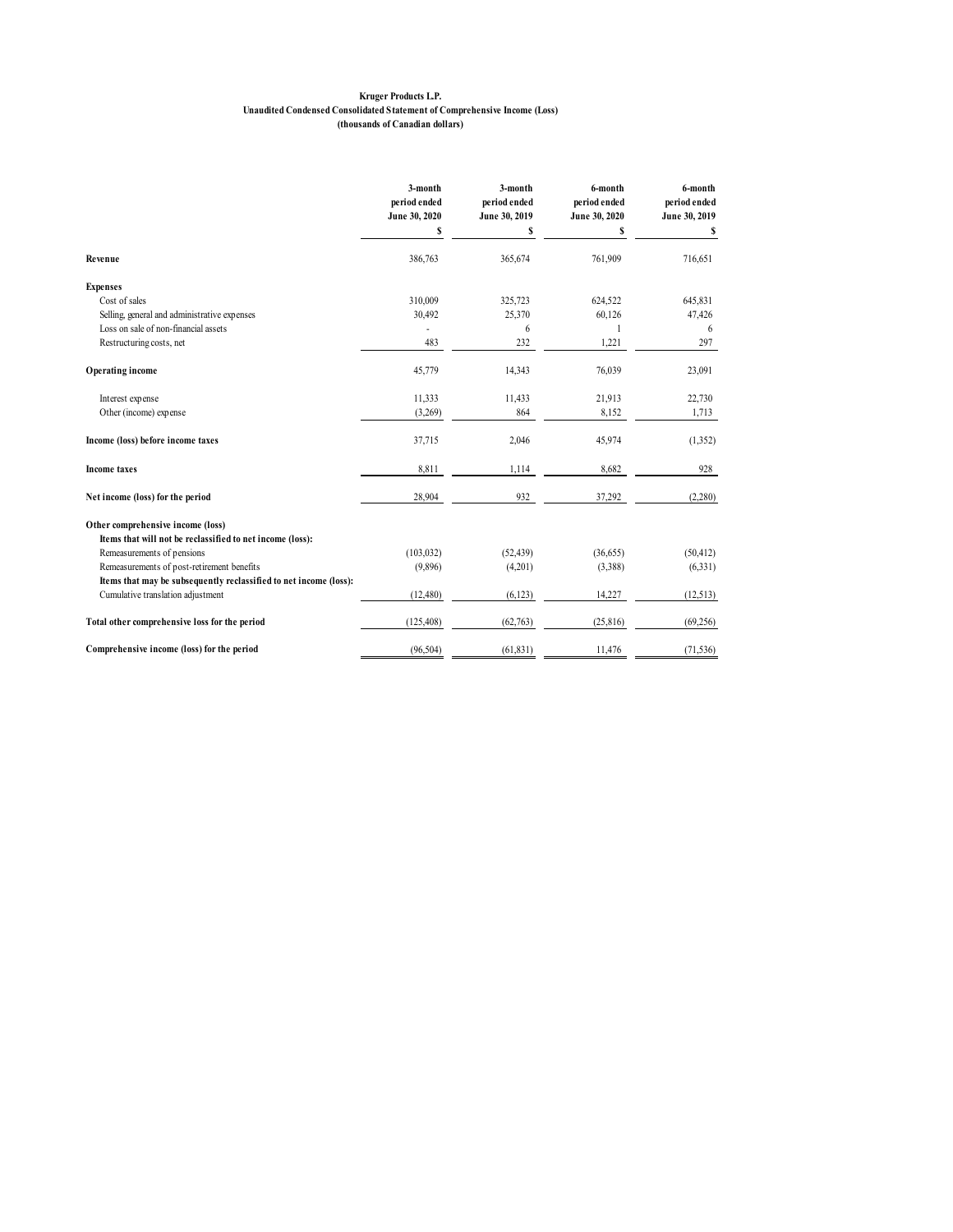#### **Kruger Products L.P. Unaudited Condensed Consolidated Statement of Cash Flows (thousands of Canadian dollars)**

|                                                                          | 3-month<br>period ended<br>June 30, 2020 | 3-month<br>period ended<br>June 30, 2019 | 6-month<br>period ended<br>June 30, 2020 | 6-month<br>period ended<br>June 30, 2019 |
|--------------------------------------------------------------------------|------------------------------------------|------------------------------------------|------------------------------------------|------------------------------------------|
|                                                                          | \$                                       | \$                                       | \$                                       | \$                                       |
| Cash flows from (used in) operating activities                           |                                          |                                          |                                          |                                          |
| Net income (loss) for the period                                         | 28,904                                   | 932                                      | 37,292                                   | (2,280)                                  |
| Items not affecting cash                                                 |                                          |                                          |                                          |                                          |
| Depreciation                                                             | 16,515                                   | 14,516                                   | 32,960                                   | 28,896                                   |
| Amortization                                                             | 399                                      | 370                                      | 773                                      | 732                                      |
| (Gain) loss on sale of property, plant and equipment                     | 49                                       | ÷,                                       | 49                                       | (5)                                      |
| Change in amortized cost of Partnership units liability                  | 2,520                                    | 1.547                                    | 5,040                                    | 3.094                                    |
| Foreign exchange (gain) loss                                             | (5,789)<br>J.                            | (960)<br>277                             | 3,472                                    | (1,658)<br>277                           |
| Change in fair value of derivatives                                      |                                          |                                          | (360)                                    | 22.730                                   |
| Interest expense<br>Pension and post-retirement benefits                 | 11,333<br>3,694                          | 11,433<br>2.756                          | 21,913<br>7,474                          | 5.201                                    |
| Provisions                                                               | 1,844                                    | 503                                      | 3,599                                    | 673                                      |
| Income taxes                                                             | 8,811                                    | 1,114                                    | 8,682                                    | 928                                      |
| Loss on sale of non-financial assets                                     | L,                                       | 6                                        | 1                                        | 6                                        |
| Total items not affecting cash                                           | 39,376                                   | 31,562                                   | 83,603                                   | 60,874                                   |
| Net change in non-cash working capital                                   | 47,540                                   | 7,819                                    | 26,035                                   | (44, 806)                                |
| Contributions to pension and post-retirement benefit plans               | (3,853)                                  | (4,041)                                  | (7,938)                                  | (7, 153)                                 |
| Provisions paid                                                          | (1,663)                                  | (407)                                    | (1, 871)                                 | (472)                                    |
| Income tax payments                                                      | (13)                                     | (1, 338)                                 | (13)                                     | (1, 597)                                 |
| Net cash from operating activities                                       | 110,291                                  | 34,527                                   | 137,108                                  | 4,566                                    |
| Cash flows from (used in) investing activities                           |                                          |                                          |                                          |                                          |
| Purchases of property, plant and equipment                               | (3, 405)                                 | (6,759)                                  | (7, 451)                                 | (12, 280)                                |
| Purchases of property, plant and equipment related to the TAD Sherbrook  | (67, 320)                                | (31,092)                                 | (132, 013)                               | (42, 208)                                |
| Interest paid on credit facilities related to the TAD Sherbrooke Project | (2,054)                                  | (769)                                    | (4,204)                                  | (1, 453)                                 |
| Purchases of software                                                    | (548)                                    | (116)                                    | (1, 593)                                 | (1, 334)                                 |
| Proceeds on sale of shares                                               |                                          | ä,                                       | 992                                      |                                          |
| Proceeds on sale of property, plant and equipment                        | ×.                                       | ÷                                        | ÷                                        | 5                                        |
| Net cash used in investing activities                                    | (73, 327)                                | (38, 736)                                | (144, 269)                               | (57, 270)                                |
| Cash flows from (used in) financing activities                           |                                          |                                          |                                          |                                          |
| Proceeds from long-term debt                                             | 26,754                                   | 10,411                                   | 132,327                                  | 35,188                                   |
| Repayment of long-term debt                                              | (32, 434)                                | (6,032)                                  | (33,701)                                 | (7,286)                                  |
| Payment of deferred financing fees                                       | (488)                                    | (67)                                     | (493)                                    | (353)                                    |
| Payment of lease liabilities                                             | (5, 426)                                 | (4,041)                                  | (9,917)                                  | (8, 266)                                 |
| Interest paid on long-term debt                                          | (19,702)                                 | (11, 359)                                | (21, 622)                                | (13, 947)                                |
| Distributions and advances paid, net                                     | (3,724)                                  | (3,574)                                  | (10, 221)                                | (5,544)                                  |
| Net cash from (used in) financing activities                             | (35,020)                                 | (14, 662)                                | 56,373                                   | (208)                                    |
| Effect of exchange rate changes on cash and cash                         |                                          |                                          |                                          |                                          |
| equivalents held in foreign currency                                     | (2, 395)                                 | (699)                                    | 1,835                                    | (1, 537)                                 |
| Increase (decrease) in cash and cash equivalents during the period       | (451)                                    | (19, 570)                                | 51,047                                   | (54, 449)                                |
| Cash and cash equivalents - Beginning of period                          | 144,639                                  | 135,005                                  | 93,141                                   | 169,884                                  |
| Cash and cash equivalents - End of period                                | 144.188                                  | 115,435                                  | 144.188                                  | 115,435                                  |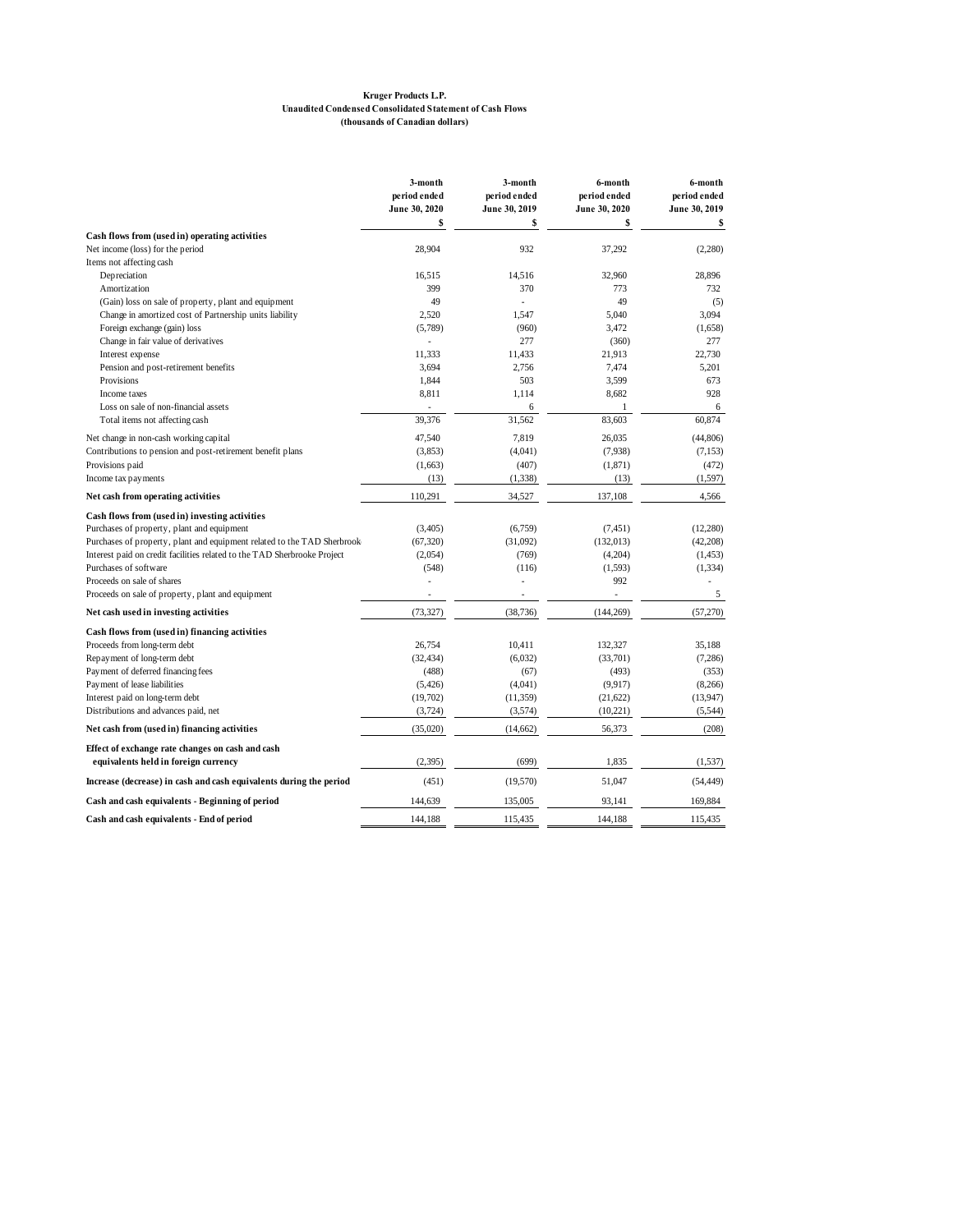#### **Kruger Products L.P. Segment and Geographic Results (thousands of Canadian dollars)**

|                                                                       | 3-month<br>period ended<br>June 30, 2020 | 3-month<br>period ended<br>June 30, 2019 | 6-month<br>period ended<br>June 30, 2020 | 6-month<br>period ended<br>June 30, 2019 |
|-----------------------------------------------------------------------|------------------------------------------|------------------------------------------|------------------------------------------|------------------------------------------|
|                                                                       | \$                                       | \$                                       | \$                                       | \$                                       |
| <b>Segment Information</b>                                            |                                          |                                          |                                          |                                          |
| <b>Segment Revenue</b>                                                |                                          |                                          |                                          |                                          |
| Consumer                                                              | 338,242                                  | 299,663                                  | 651,531                                  | 595,848                                  |
| AFH                                                                   | 48,521                                   | 66,011                                   | 110,378                                  | 120,803                                  |
| Total segment revenue                                                 | 386,763                                  | 365,674                                  | 761,909                                  | 716,651                                  |
| <b>Adjusted EBITDA</b>                                                |                                          |                                          |                                          |                                          |
| Consumer                                                              | 69,580                                   | 35,354                                   | 123,929                                  | 65,446                                   |
| <b>AFH</b>                                                            | (2,145)                                  | (3,045)                                  | (3,166)                                  | (9,629)                                  |
| Corporate and other costs                                             | (3,012)                                  | (820)                                    | (5,389)                                  | (778)                                    |
| <b>Total Adjusted EBITDA</b>                                          | 64,423                                   | 31,489                                   | 115,374                                  | 55,039                                   |
| <b>Reconciliation to Net Income (Loss):</b>                           |                                          |                                          |                                          |                                          |
| Depreciation and amortization                                         | 16,914                                   | 14,886                                   | 33,733                                   | 29,628                                   |
| Interest expense                                                      | 11,333                                   | 11,433                                   | 21,913                                   | 22,730                                   |
| Change in amortized cost of Partnership units liability               | 2,520                                    | 1,547                                    | 5,040                                    | 3,094                                    |
| Change in fair value of derivatives                                   |                                          | 277                                      | (360)                                    | 277                                      |
| (Gain) loss on sale of property, plant and equipment                  | 49                                       |                                          | 49                                       | (5)                                      |
| Loss on sale of non-financial assets                                  |                                          | 6                                        | 1                                        | 6                                        |
| Restructuring costs, net                                              | 483                                      | 232                                      | 1,221                                    | 297                                      |
| Foreign exchange (gain) loss                                          | (5,789)                                  | (960)                                    | 3,472                                    | (1,658)                                  |
| Consulting costs<br>related to operational transformation initiatives | 1,198                                    | 1,283                                    | 4,331                                    | 1,283                                    |
| Corporate development related costs                                   |                                          | 739                                      |                                          | 739                                      |
| Income (loss) before income taxes                                     | 37,715                                   | 2,046                                    | 45,974                                   | (1, 352)                                 |
| Income taxes                                                          | 8,811                                    | 1,114                                    | 8,682                                    | 928                                      |
| Net income (loss)                                                     | 28,904                                   | 932                                      | 37,292                                   | (2,280)                                  |
|                                                                       |                                          |                                          |                                          |                                          |
| Geographic Revenue                                                    |                                          |                                          |                                          |                                          |
| Canada                                                                | 218,438                                  | 208,163                                  | 448,533                                  | 405,579                                  |
| <b>US</b>                                                             | 168,325                                  | 132,063                                  | 313,376                                  | 259,576                                  |
| Mexico                                                                |                                          | 25,448                                   |                                          | 51,496                                   |
| Total revenue                                                         | 386,763                                  | 365,674                                  | 761,909                                  | 716.651                                  |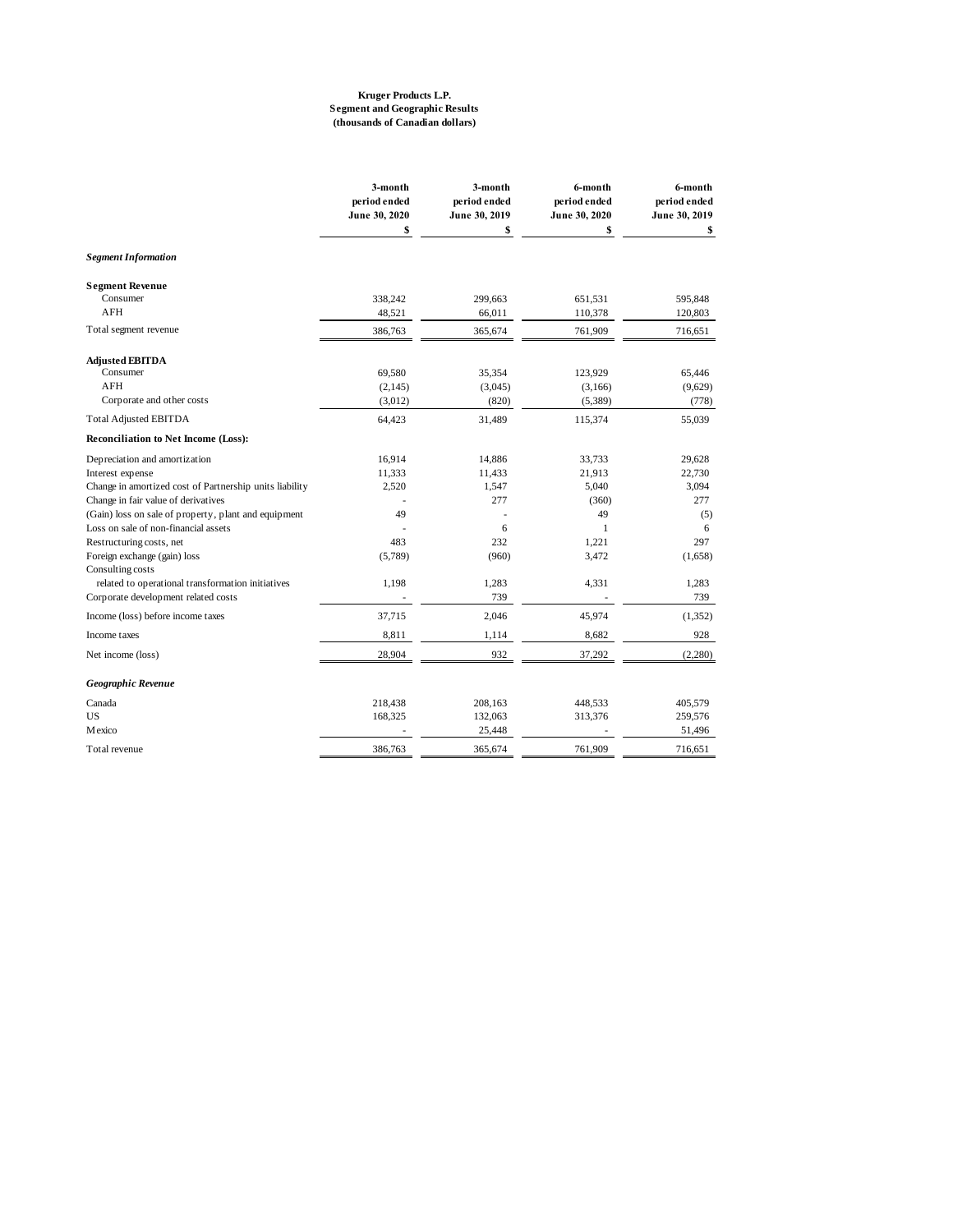#### **KP Tissue Inc. Unaudited Condensed Statement of Financial Position (thousands of Canadian dollars)**

|                                              | June 30, 2020 | December 31, 2019 |
|----------------------------------------------|---------------|-------------------|
| <b>Assets</b>                                | \$            | \$                |
| <b>Current assets</b>                        |               |                   |
| Distributions receivable                     | 1,745         | 1,733             |
| Receivable from Partnership                  | 73            | 247               |
|                                              | 1,818         | 1,980             |
| <b>Non-current assets</b>                    |               |                   |
| Investment in associate                      | 77,176        | 81,052            |
| <b>Total Assets</b>                          | 78,994        | 83,032            |
| Liabilities                                  |               |                   |
| <b>Current liabilities</b>                   |               |                   |
| Dividend payable                             | 1,745         | 1,733             |
| Current portion of advances from Partnership | 360           | 80                |
| Income tax payable                           | 1,281         | 944               |
|                                              | 3,386         | 2,757             |
| <b>Non-current liabilities</b>               |               |                   |
| Deferred income taxes                        | 1,551         | 3,158             |
| <b>Total liabilities</b>                     | 4,937         | 5,915             |
| Equity                                       |               |                   |
| Common shares                                | 19,669        | 18,997            |
| Contributed surplus                          | 144,819       | 144,819           |
| Deficit                                      | (106, 559)    | (100, 696)        |
| Accumulated other comprehensive income       | 16,128        | 13,997            |
| <b>Total equity</b>                          | 74,057        | 77,117            |
| <b>Total liabilities and equity</b>          | 78,994        | 83,032            |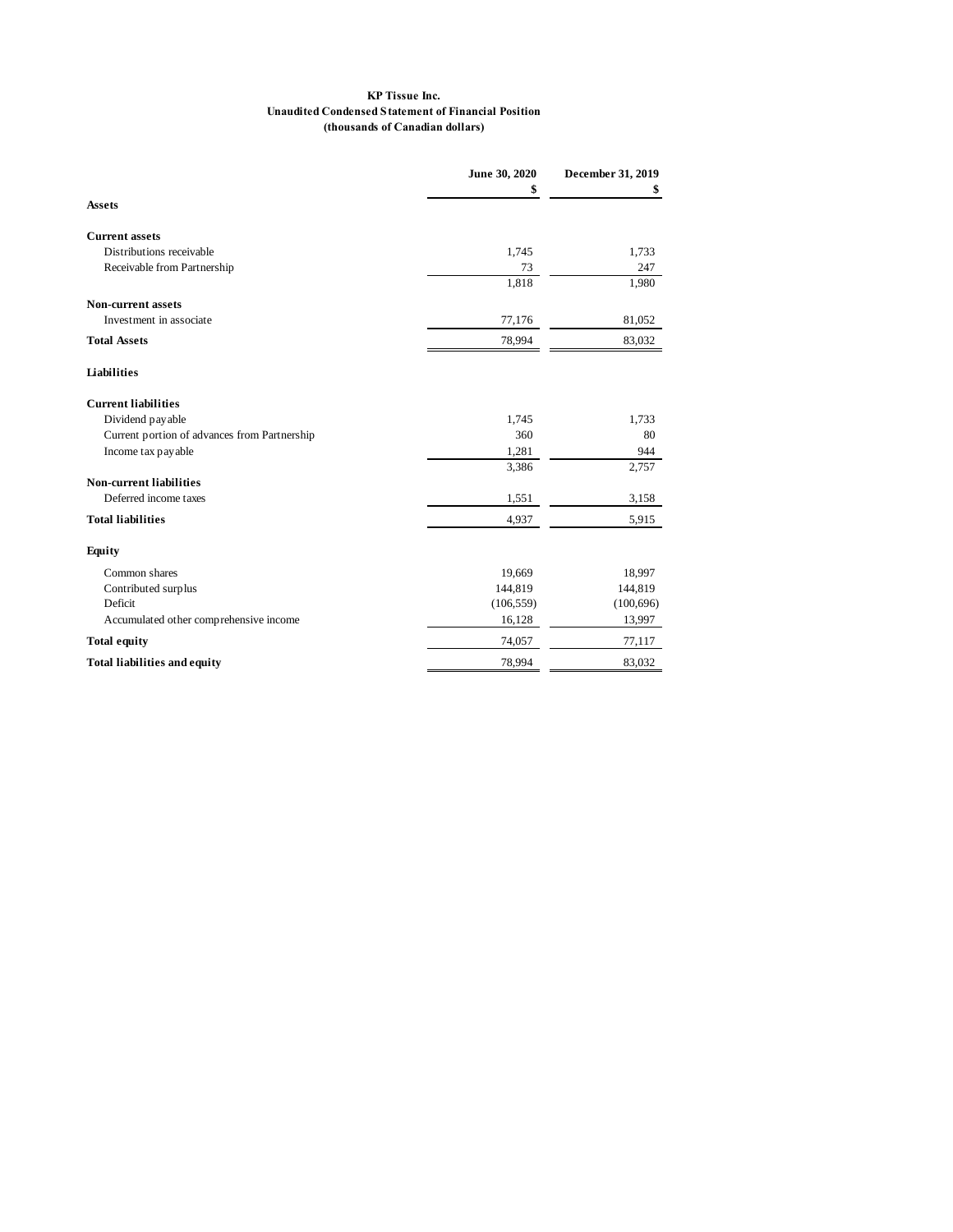#### **KP Tissue Inc.**

#### **Unaudited Condensed Statement of Comprehensive Loss (thousands of Canadian dollars, except share and per share amounts)**

|                                                                   | 3-month<br>period ended<br>June 30, 2020<br>S | 3-month<br>period ended<br>June 30, 2019 | 6-month<br>period ended<br>June 30, 2020<br>S | 6-month<br>period ended<br>June 30, 2019<br>S |
|-------------------------------------------------------------------|-----------------------------------------------|------------------------------------------|-----------------------------------------------|-----------------------------------------------|
|                                                                   |                                               | S                                        |                                               |                                               |
| Equity income (loss)                                              | 2,925                                         | (1,288)                                  | 2,800                                         | (3,237)                                       |
| Dilution gain                                                     | 231                                           | 142                                      | 451                                           | 231                                           |
| Income (loss) before income taxes                                 | 3,156                                         | (1,146)                                  | 3,251                                         | (3,006)                                       |
| <b>Income taxes</b>                                               | 3,279                                         | 1,437                                    | 1,673                                         | 1,529                                         |
| Net income (loss) for the period                                  | (123)                                         | (2, 583)                                 | 1,578                                         | (4,535)                                       |
| Other comprehensive income (loss)                                 |                                               |                                          |                                               |                                               |
| net of tax expense (recovery)                                     |                                               |                                          |                                               |                                               |
| Items that will not be reclassified to net income (loss):         |                                               |                                          |                                               |                                               |
| Remeasurements of pensions                                        | (12, 347)                                     | (6,827)                                  | (3,655)                                       | (6, 550)                                      |
| Remeasurements of post-retirement benefits                        | (906)                                         | (390)                                    | (309)                                         | (586)                                         |
| Items that may be subsequently reclassified to net income (loss): |                                               |                                          |                                               |                                               |
| Cumulative translation adjustment                                 | (1,950)                                       | (1,012)                                  | 2,131                                         | (2,112)                                       |
| Total other comprehensive loss for the period                     | (15,203)                                      | (8,229)                                  | (1, 833)                                      | (9,248)                                       |
| Comprehensive loss for the period                                 | (15,326)                                      | (10, 812)                                | (255)                                         | (13, 783)                                     |
| Basic earnings (loss) per share                                   | (0.01)                                        | (0.27)                                   | 0.16                                          | (0.48)                                        |
| Weighted average number of shares outstanding                     | 9,689,578                                     | 9,515,910                                | 9,672,481                                     | 9.490.276                                     |